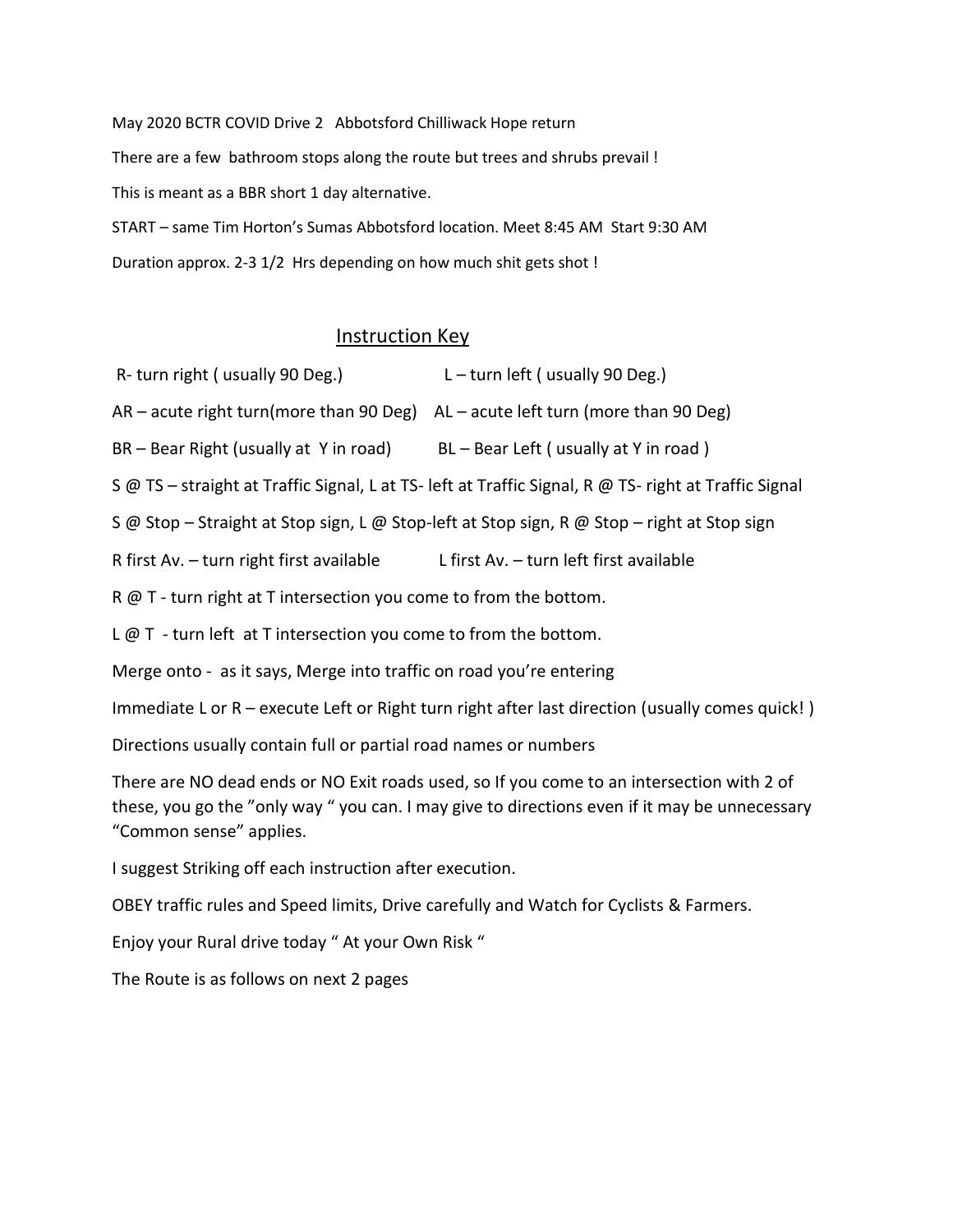- 1) R @ TS South on Sumas ( Towards Border )
- 2) L @ TS Vye Road
- 3) R @ Angus Campbell Road
- 4) L @ T Boundary Road ( becomes Whatcom)
- 5) R @ Vye
- 6) R @ Lamson
- 7) L @ Maher
- 8) S @ Stop ( Arnold )
- 9) BL onto Marion
- 10) R @ Stop Vye
- 11) BL onto Powerhouse Rd.
- 12) R @ Stop onto Wells Line Rd. ( Becomes Interprovincial Rd. )
- 13) R @ Stop onto Campbell Rd. ( Becomes Towne at bend )
- 14) BR @ Belrose & Stop at Tracks
- 15) Start to climb hill & road Becomes Old Yale
- 16) Old Yale becomes Majuba Hill Descend Slowly ( kids playing )
- 17) BL onto Wilson at bottom of hill and Stop at tracks
- 18) R @ Stop onto Yarrow Central ( Becomes Vedder Mtn. Rd. )
- 19) 2<sup>nd</sup> Exit at Roundabout onto Vedder Rd.
- 20) After crossing Bridge Take 2<sup>nd</sup> Exit at Roundabout onto Vedder Rd.
- 21) S @ TS ( Keith Wilson)
- 22) S @ TS (Thomas)
- 23) R @ TS onto Promontory
- 24) S @ TS ( Thomas )
- 25) S @ Chilliwack River Rd. & continue up hill.
- 26) L @ TS onto Teskey Down Hill
- 27) R @ Roundabout onto Bailey
- 28) BL onto Lindell ( becomes Banford at bend)
- 29) R @ Stop onto McGuire
- 30) L @ Gibson
- 31) R @ Prairie Central which Becomes Annis
- 32) R onto Hwy. 1 EAST ( before Overpass)
- 33) We Drive Hwy 1 East past Hope
- 34) BL onto HWY 5 ( Coquihalla to Merritt)
- 35) R @ Exit 183 to Othello / Kawkawa Lake
- 36) Loop under bridge
- 37) L @ Stop to Kawkawa Lake. You are on Othello Road
- 38) WATCH for Trucks in/out of Nestle Waters
- 39) L @ Stop on Kawkawa Lake Road into Hope
- 40) S @ Stop ( 7<sup>th</sup> Ave )